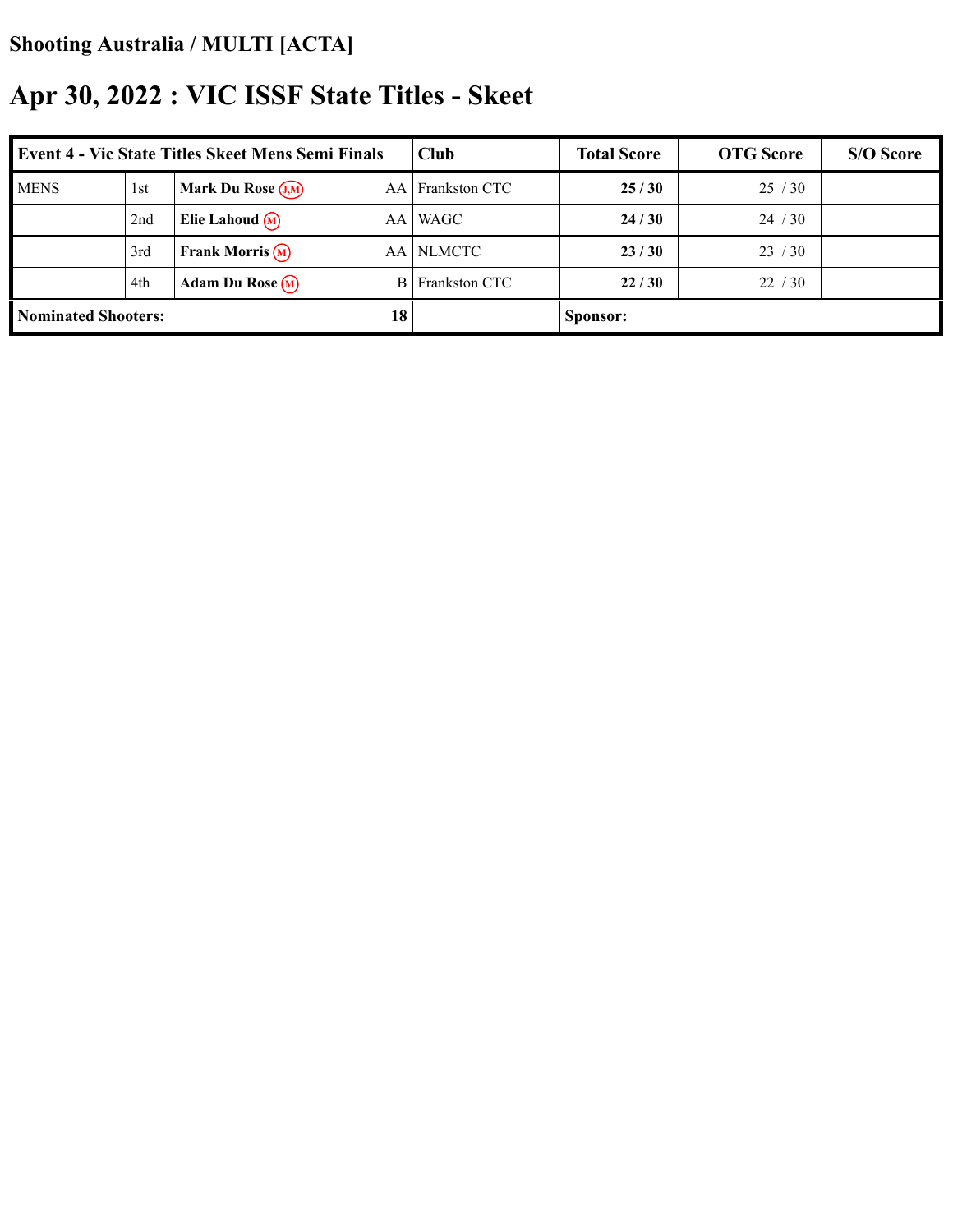| <b>Event 6 - Vic State Titles Skeet Mens Medal Match</b> |                 |                                    | Club <sub>.</sub> | <b>Total Score</b>     | <b>OTG</b> Score | S/O Score |  |
|----------------------------------------------------------|-----------------|------------------------------------|-------------------|------------------------|------------------|-----------|--|
| <b>MENS</b>                                              | 1st             | <b>Frank Morris</b> $(\mathbf{M})$ |                   | AA NLMCTC              | 30/34            | 30/34     |  |
|                                                          | 2 <sub>nd</sub> | <b>Mark Du Rose</b> $(J,M)$        |                   | AA Frankston CTC       | 23/34            | 23/34     |  |
|                                                          | 3rd             | Adam Du Rose $(M)$                 |                   | <b>B</b> Frankston CTC | 20/30            | 20/30     |  |
| 18<br><b>Nominated Shooters:</b>                         |                 |                                    |                   | Sponsor:               |                  |           |  |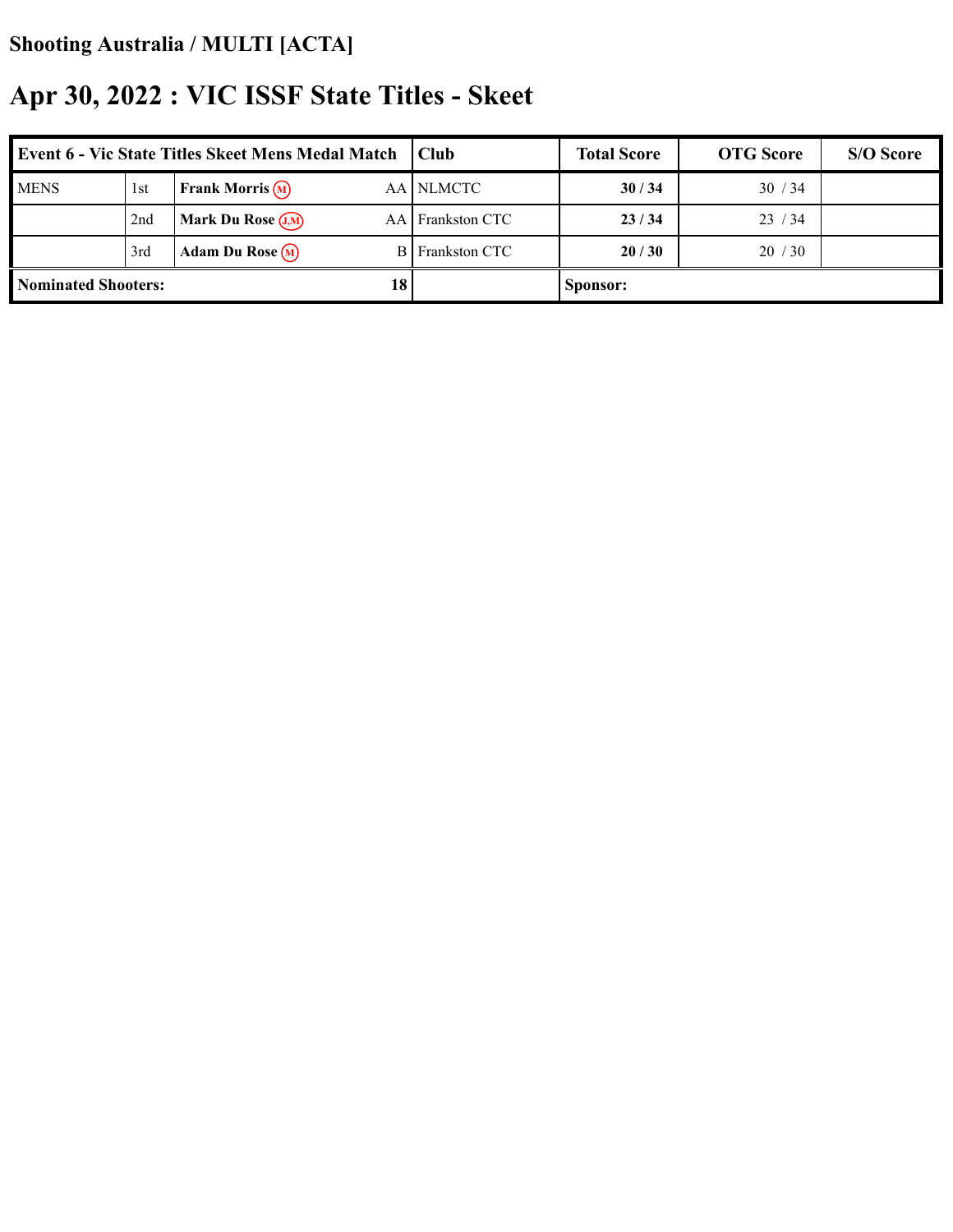| <b>Event 4 - Vic State Titles Trap Mens Semi Finals</b> |                 |                                | Club     | <b>Total Score</b> | <b>OTG</b> Score | S/O Score |     |
|---------------------------------------------------------|-----------------|--------------------------------|----------|--------------------|------------------|-----------|-----|
| <b>MENS</b>                                             | 1 <sub>st</sub> | Nicholas Wiseman $(M)$         | A        |                    | 21/25            | 21/25     |     |
|                                                         | 2nd             | Luke Cassar $(M)$              | AA I     | Cecil Park CTC     | 20/25            | 20/25     |     |
|                                                         | 2nd             | <b>Charlton Vella</b> $\Omega$ | AA I     | <b>WVCTC</b>       | 20/25            | 20/25     |     |
|                                                         | 4th             | Craig Henwood $\binom{M}{n}$   | AА       | Melbourne          | 21/28            | 18/25     | 3/3 |
| 87<br><b>Nominated Shooters:</b>                        |                 |                                | Sponsor: |                    |                  |           |     |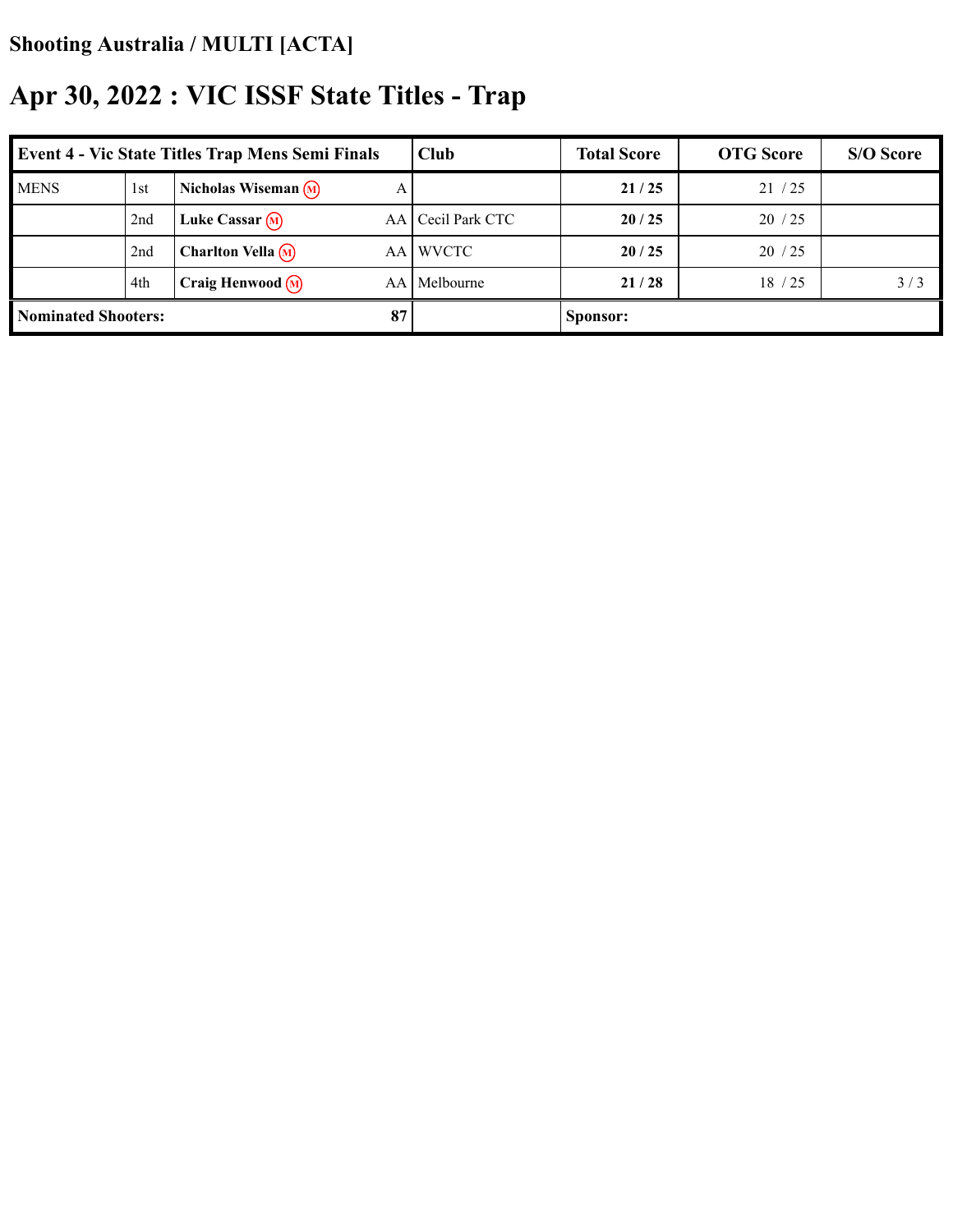| <b>Event 6 - Vic State Titles Trap Mens Medal Match</b> |     |                                        | Club              | <b>Total Score</b> | <b>OTG</b> Score | S/O Score |
|---------------------------------------------------------|-----|----------------------------------------|-------------------|--------------------|------------------|-----------|
| <b>MENS</b>                                             | 1st | <b>Charlton Vella</b> $\Omega$<br>AA I | <b>WVCTC</b>      | 26/35              | 26/35            |           |
|                                                         | 2nd | Nicholas Wiseman $(M)$<br>А            |                   | 25/35              | 25/35            |           |
|                                                         | 3rd | Luke Cassar $(M)$                      | AA Cecil Park CTC | 17/25              | 17/25            |           |
| <b>Nominated Shooters:</b><br>87                        |     |                                        | Sponsor:          |                    |                  |           |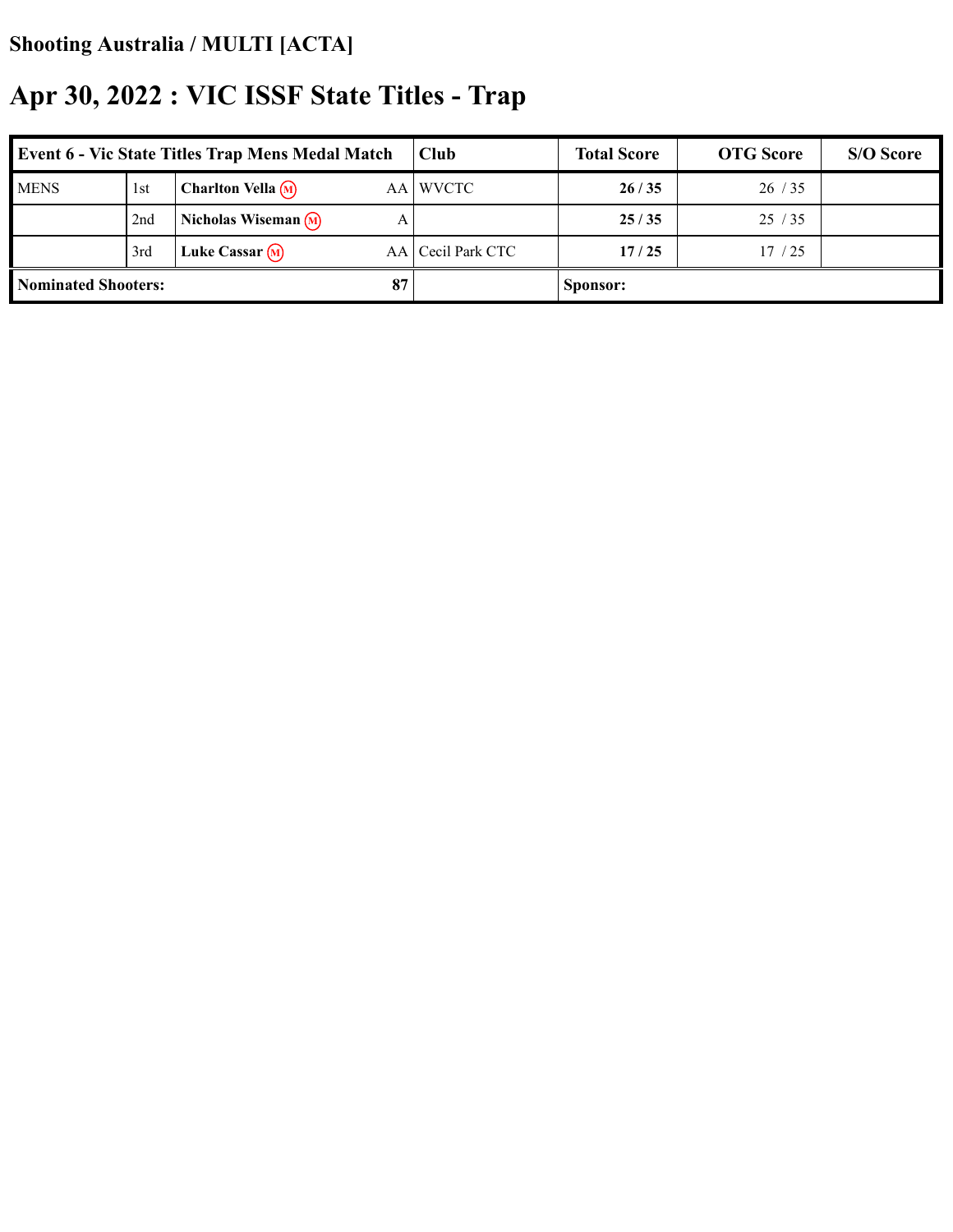| <b>Event 3 - Vic State Titles Skeet Womens Semi Finals   Club</b> |     |                                          |                      | <b>Total Score</b> | <b>OTG</b> Score | S/O Score |
|-------------------------------------------------------------------|-----|------------------------------------------|----------------------|--------------------|------------------|-----------|
| <b>LADIES</b>                                                     | 1st | Aislin Jones $(L)$<br>AA                 | Bairnsdale           | 23/30              | 23/30            |           |
|                                                                   | 2nd | Bridgette McKinnon $(D)$<br>$\mathbf{A}$ | Mount Gambier        | 18/30              | 18/30            |           |
|                                                                   | 3rd | Brittany Melbourne $\overline{L}$        | A MCC - ACTA         | 16/30              | 16/30            |           |
|                                                                   | 4th | Chelsea McKinnon $(L)$                   | <b>Mount Gambier</b> | 13/30              | 13 / 30          |           |
| <b>Nominated Shooters:</b>                                        |     |                                          | Sponsor:             |                    |                  |           |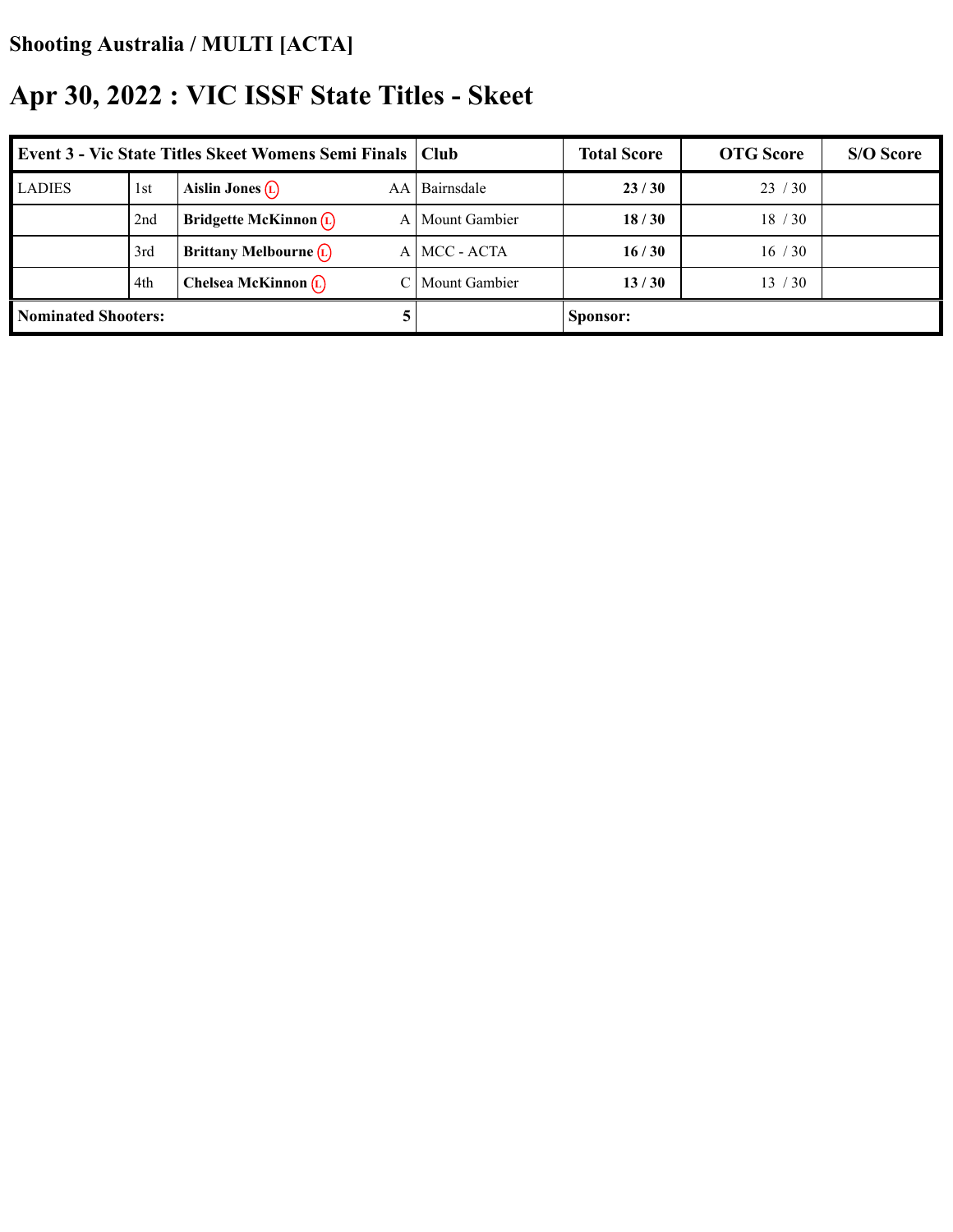| <b>Event 5 - Vic State Titles Skeet Womens Medal</b><br><b>Match</b> |     |                          | Club | <b>Total Score</b> | <b>OTG</b> Score | S/O Score |  |
|----------------------------------------------------------------------|-----|--------------------------|------|--------------------|------------------|-----------|--|
| <b>LADIES</b>                                                        | 1st | Aislin Jones $(L)$       | AA.  | Bairnsdale         | 28/40            | 28/40     |  |
|                                                                      | 2nd | Brittany Melbourne $(L)$ |      | A MCC - ACTA       | 26/40            | 26/40     |  |
|                                                                      | 3rd | Bridgette McKinnon $(D)$ | ΑI   | Mount Gambier      | 17/30            | 17/30     |  |
| <b>Nominated Shooters:</b>                                           |     |                          |      | Sponsor:           |                  |           |  |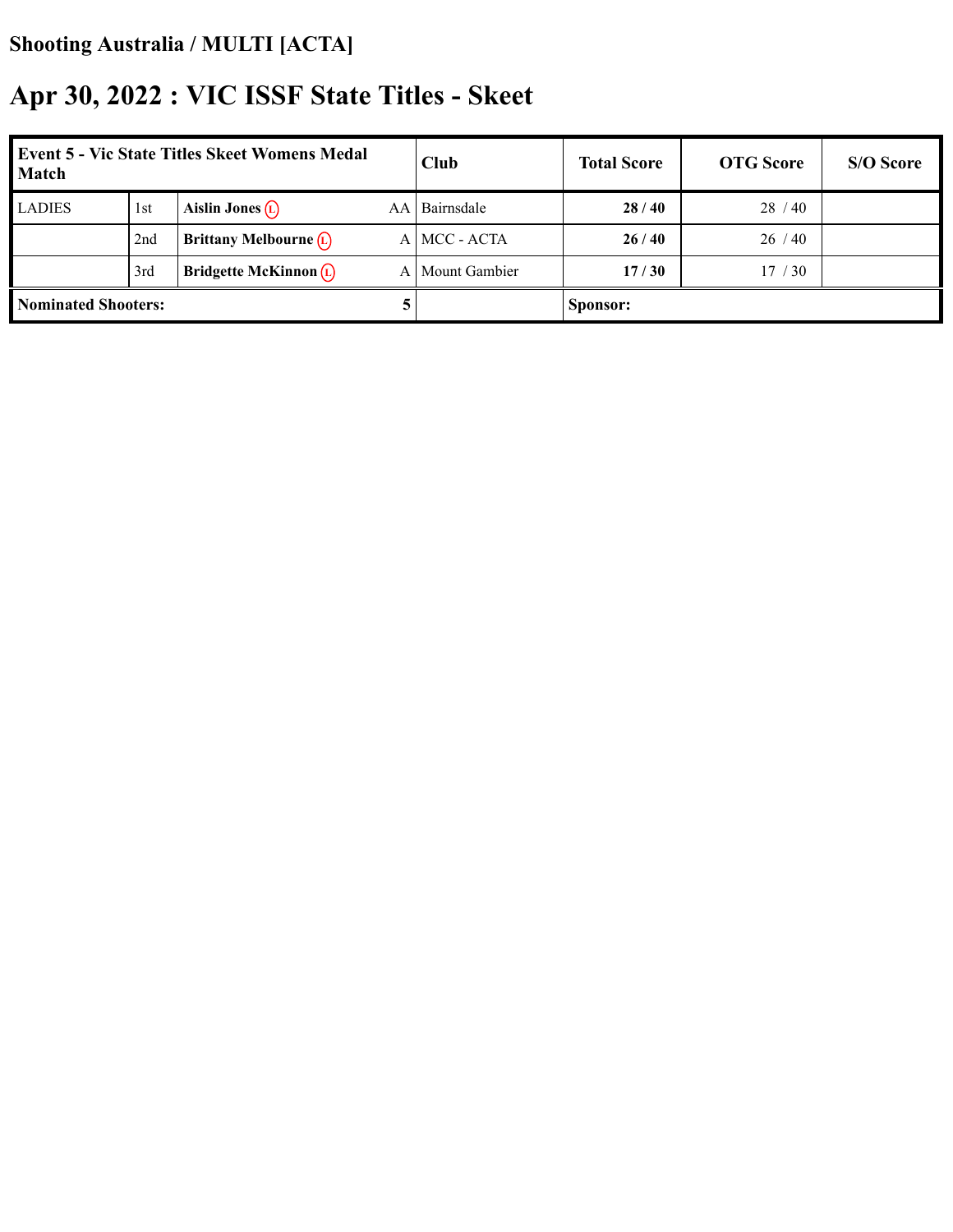| <b>Event 3 - Vic State Titles Trap Womens Semi Finals</b> |     |                                 | <b>Club</b>  | <b>Total Score</b> | <b>OTG</b> Score | S/O Score |
|-----------------------------------------------------------|-----|---------------------------------|--------------|--------------------|------------------|-----------|
| <b>LADIES</b>                                             | 1st | Georgia Pistone (J,L)<br>A      | <b>WVCTC</b> | 16/25              | 16/25            |           |
| <b>LADIES</b>                                             | 1st | Kiara Dean $(J,L)$<br>A         | Echuca       | 16/25              | 16/25            |           |
|                                                           | 3rd | <b>Renae Jones</b> $(J,L)$<br>A | Bairnsdale   | 15/25              | 15/25            |           |
|                                                           | 4th | Molly Bretag $(J,L)$<br>A       | Monarto      | 15/27              | 14/25            | 1/2       |
| <b>Nominated Shooters:</b><br>12                          |     |                                 | Sponsor:     |                    |                  |           |